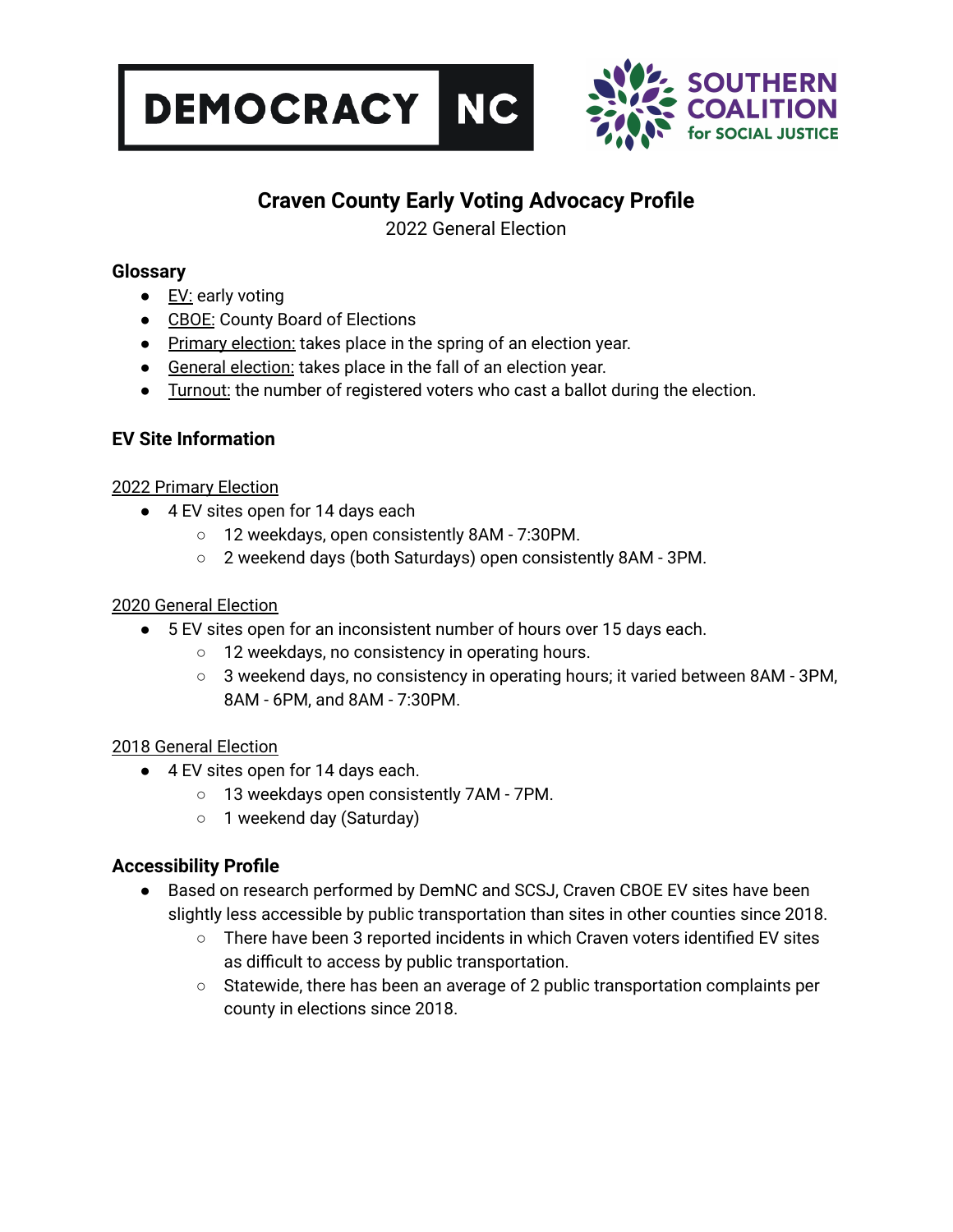



## **Craven County Vote Share Snapshot**

### 2022 Primary EV Vote Shares

| <b>Site Name</b>                                  | <b>Black</b> | <b>White</b> | Asian | <b>Other</b> | Latiné |
|---------------------------------------------------|--------------|--------------|-------|--------------|--------|
| Cove City Fd                                      | 27%          | 72%          | 1%    | 1%           | 1%     |
| Craven County Board of<br><b>Elections Office</b> | 19%          | 79%          | 1%    | 3%           | 1%     |
| New Beginnings<br>Ministry of Faith               | 32%          | 63%          | 1%    | 5%           | 1%     |
| Vanceboro Fire<br>Department                      | 28%          | 69%          | 1%    | 3%           | 1%     |

### 2020 General EV Vote Shares

| <b>Site Name</b>                                  | <b>Black</b> | <b>White</b> | <b>Asian</b> | <b>Other</b> | Latiné |
|---------------------------------------------------|--------------|--------------|--------------|--------------|--------|
| <b>Berne Square</b>                               | 16%          | 74%          | 1%           | 8%           | 1%     |
| Cove City Fd                                      | 21%          | 75%          | 1%           | 5%           | 1%     |
| Craven County Board of<br><b>Elections Office</b> | 22%          | 68%          | 2%           | 9%           | 2%     |
| New Beginnings<br>Ministry of Faith               | 20%          | 66%          | 1%           | 12%          | 3%     |
| Vanceboro Fire<br>Department                      | 20%          | 74%          | 1%           | 6%           | 1%     |

#### 2018 General EV Vote Shares

| <b>Site Name</b>                 | <b>Black</b> | <b>White</b> | <b>Asian</b> | <b>Other</b> |
|----------------------------------|--------------|--------------|--------------|--------------|
| Cove City Fd                     | 22%          | 77%          | 1%           | 2%           |
| Craven CBOE Office               | 20%          | 77%          | 1%           | 3%           |
| New Beginnings Ministry of Faith | 23%          | 70%          | 1%           | 6%           |
| Vanceboro Fire Department        | 22%          | 76%          | 1%           | 3%           |